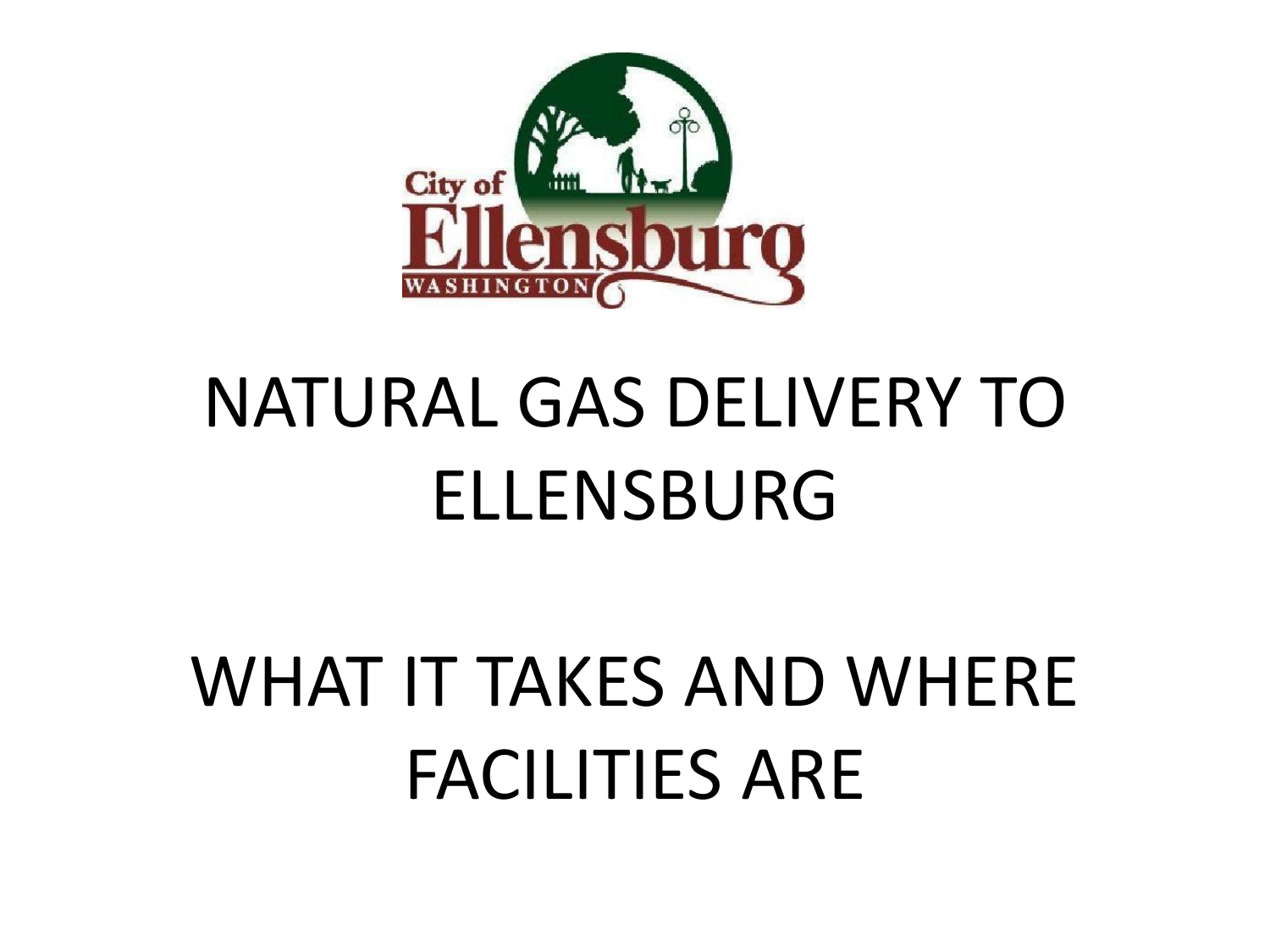## HOW DOES OUR GAS GET HERE?

The City is connected to and contracted with Williams-Northwest Pipeline for delivery of our natural gas. This pipeline spans from the Canadian border to Northern New Mexico and beyond. We purchase gas at Wyoming or Sumas Washington and they transport it to our 'city gate'. We can also purchase gas and store it at one of two facilities we are contracted with for later delivery.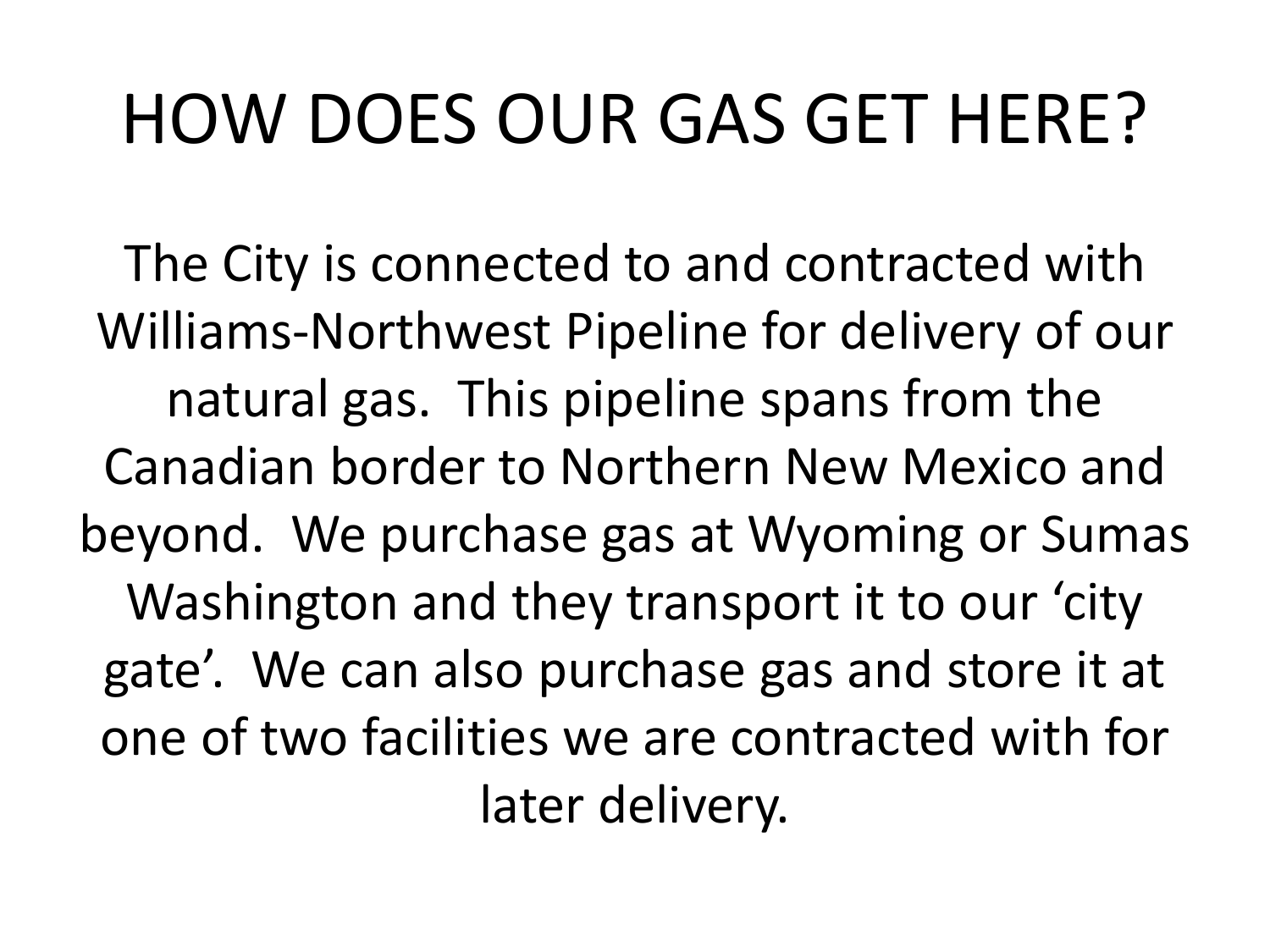#### NORTHWEST PIPELINE LOCATIONS

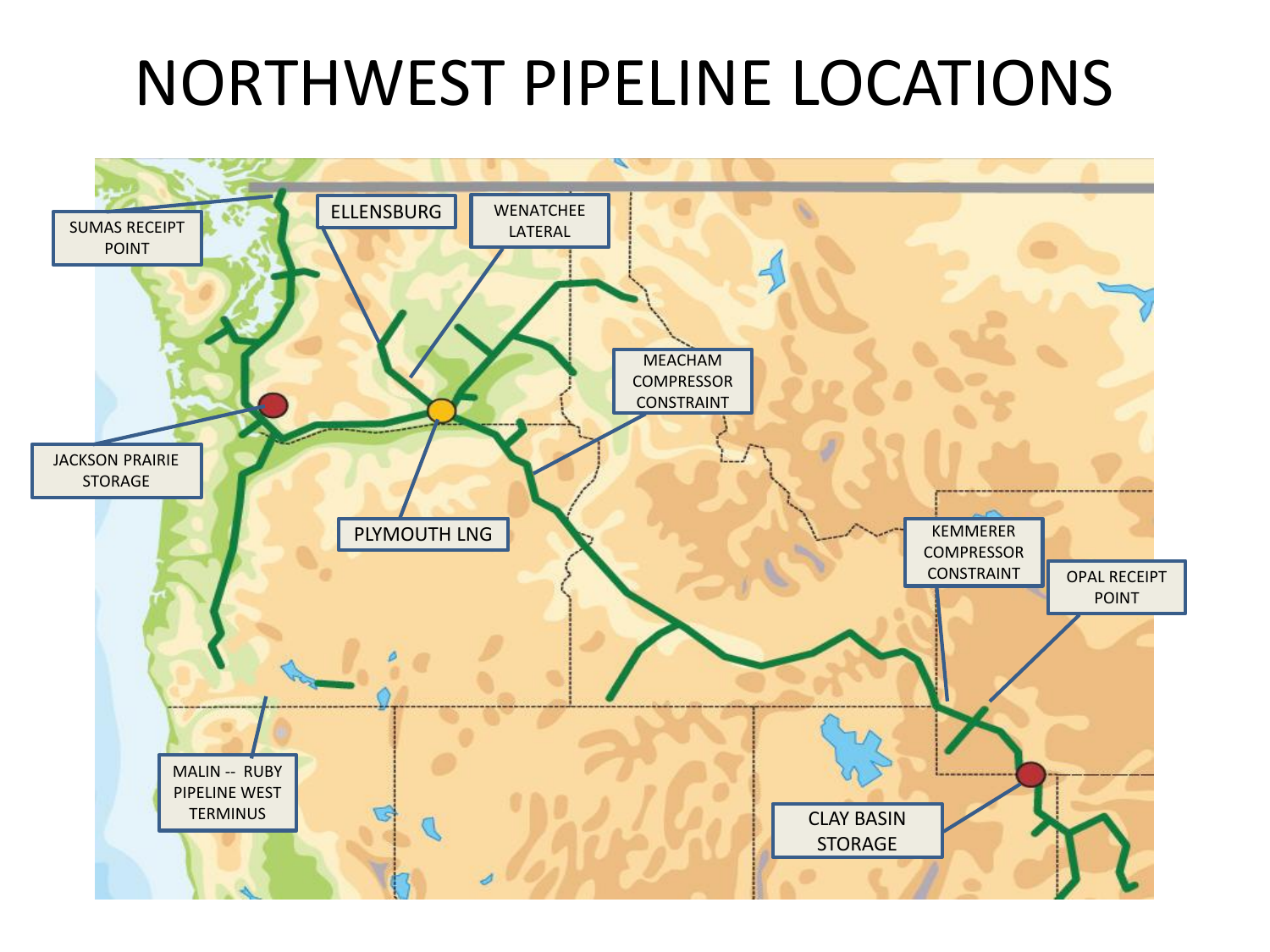#### ELLENSBURG GAS STORAGE FACILITIES

- CLAY BASIN STORAGE IS IN NORTH EAST UTAH
- CITY CONTRACTUAL CAPACITY IS 127,800 DTH
- PLYMOUTH LIQUID NATURAL GAS STORAGE IS IN PLYMOUTH WASHINGTON
- CITY CONTRACTUAL CAPACITY IS 8,965 DTH
- LOCATED ON WENATCHEE LATERAL FOR UP TO 3 DAYS EMERGENCY SUPPLY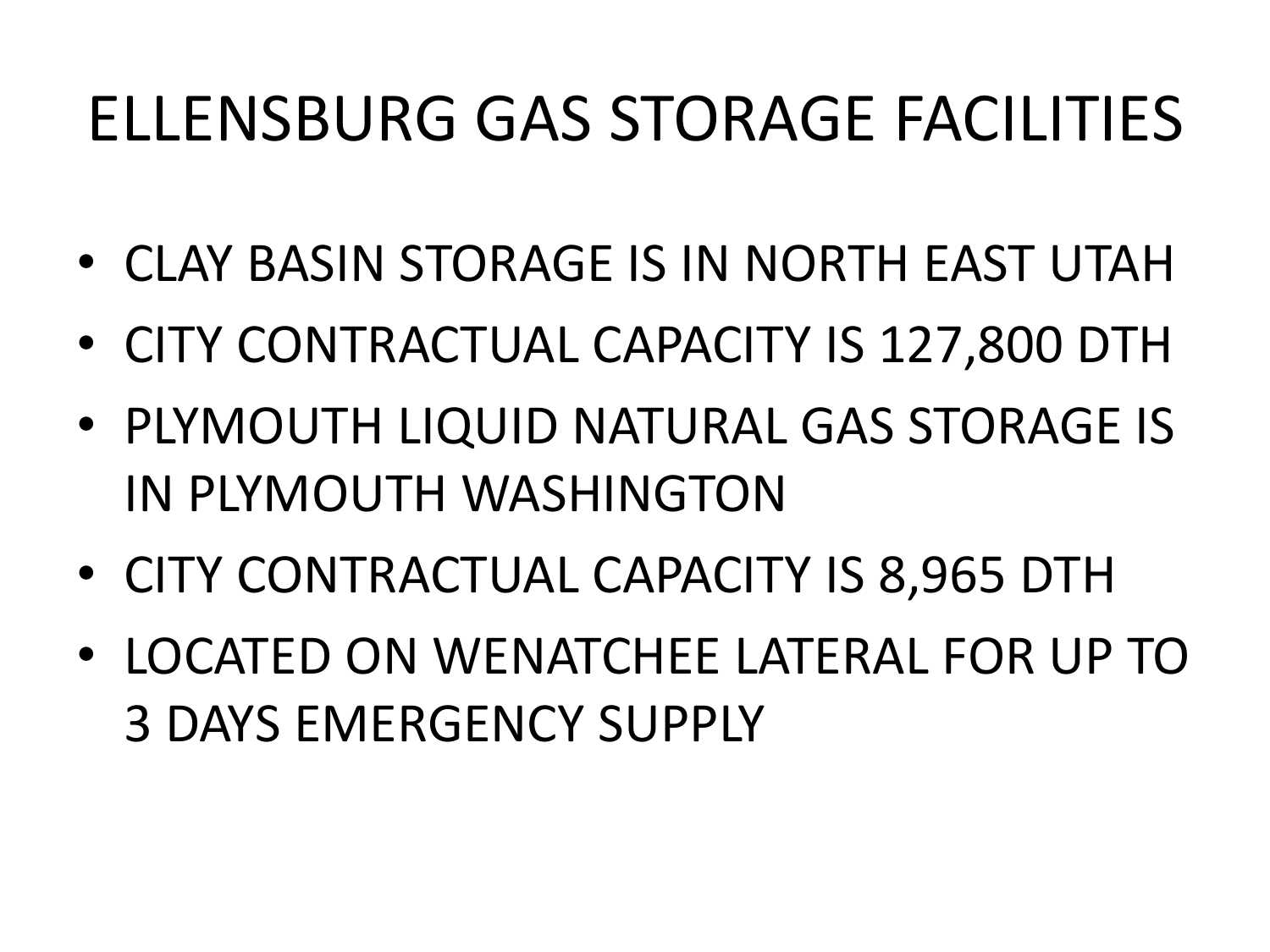## CLAY BASIN STORAGE

#### **Clay Basin Cross Section Map**



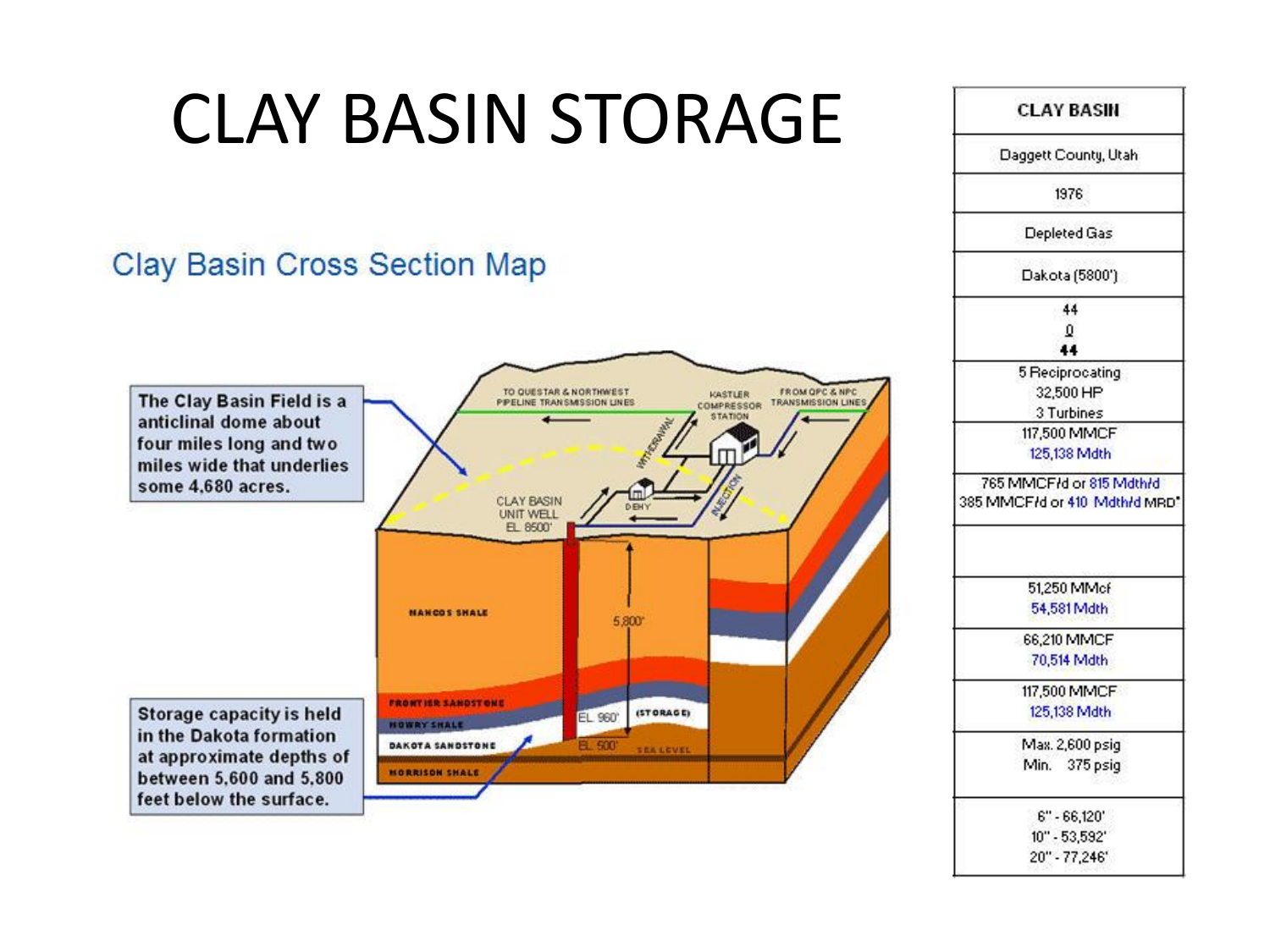# CLAY BASIN STORAGE (cont)

- CLAY BASIN STORAGE GIVES US THE ABILITY TO INJECT GAS MID TO LATE SUMMER WHEN LOW PRICE OPPORTUNITIES ARE PRESENT THEN WITHDRAWAL GAS FOR DELIVERY IN WINTER MONTHS WHEN PRICES ARE HIGHER
- SUMMER CASH PRICES LOWER THAN NOV MAR WINTER STRIPS
- REASONABLE INJECTION/WITHDRAWAL FEES COMPARED TO LNG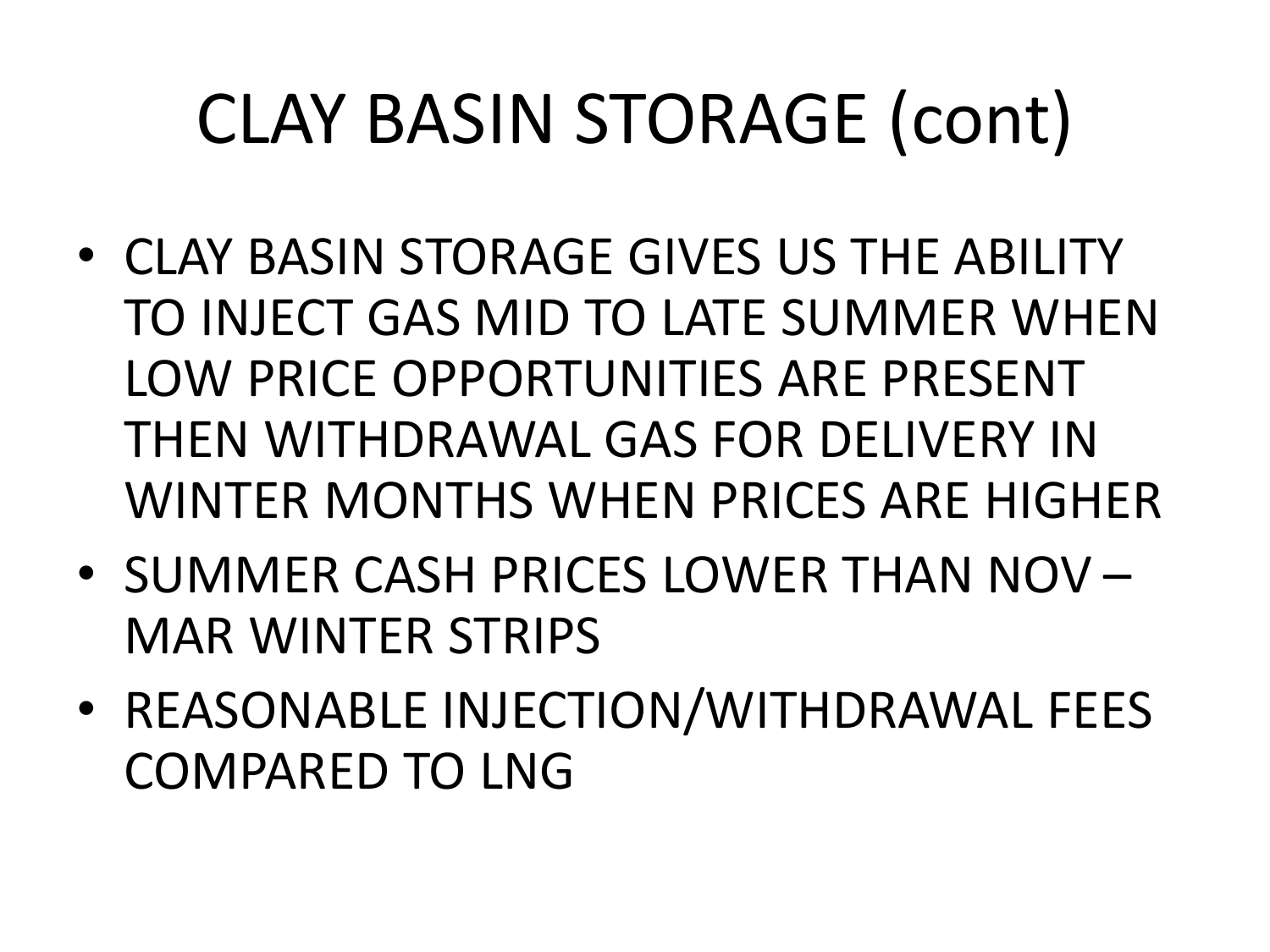NORTHWEST PIPELINE'S PLYMOUTH WA. LIQUEFIED NATURAL GAS STORAGE LOCATED JUST NORTH OF COLUMBIA RIVER AND WEST OF I-82

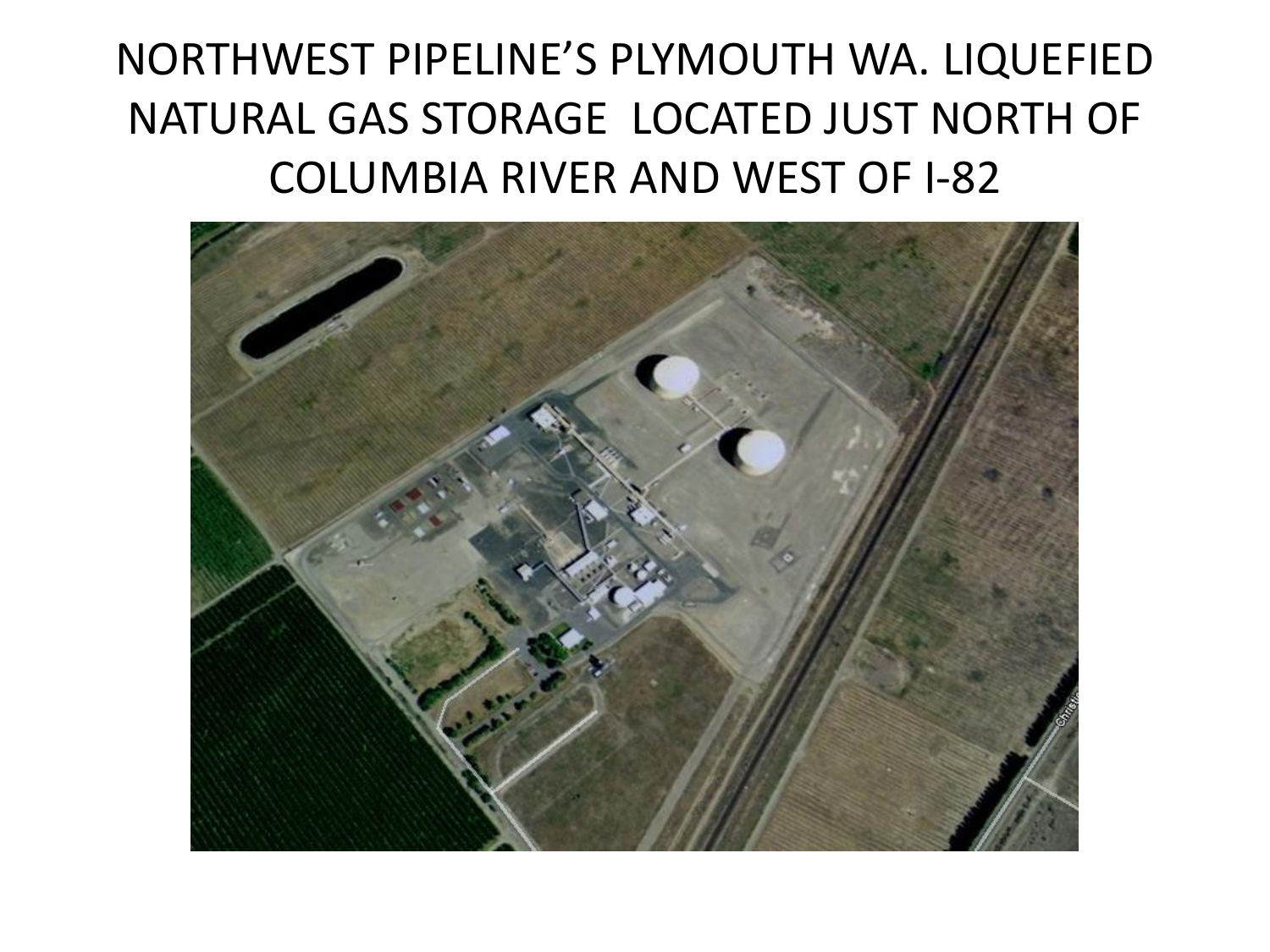## PLYMOUTH LIQUEFIED NATURAL GAS STORAGE

- LOCATED AT INTERSECTION OF NWPL MAINLINE, WENATCHEE LATERAL & SPOKANE LATERAL 2.4 Bcf CAPACITY.
- FOR ELLENSBURG IT IS AN INSURANCE POLICY FOR A 3 DAY GAS SUPPLY IF MAINLINE HAS BREAK OR NO FLOW.
- MORE COST EFFECTIVE THAN ONE RELIGHT OF ENTIRE CITY AND DAMAGES FROM INTERRUPTION OF SERVICE.
- EXPENSIVE IN & OUT FEES.
- CANNOT INJECT IN WINTER TAKE IT OUT AND WAIT TILL SPRING TO REFILL -- LIMITS FLEXIBILITY FOR OUR USE.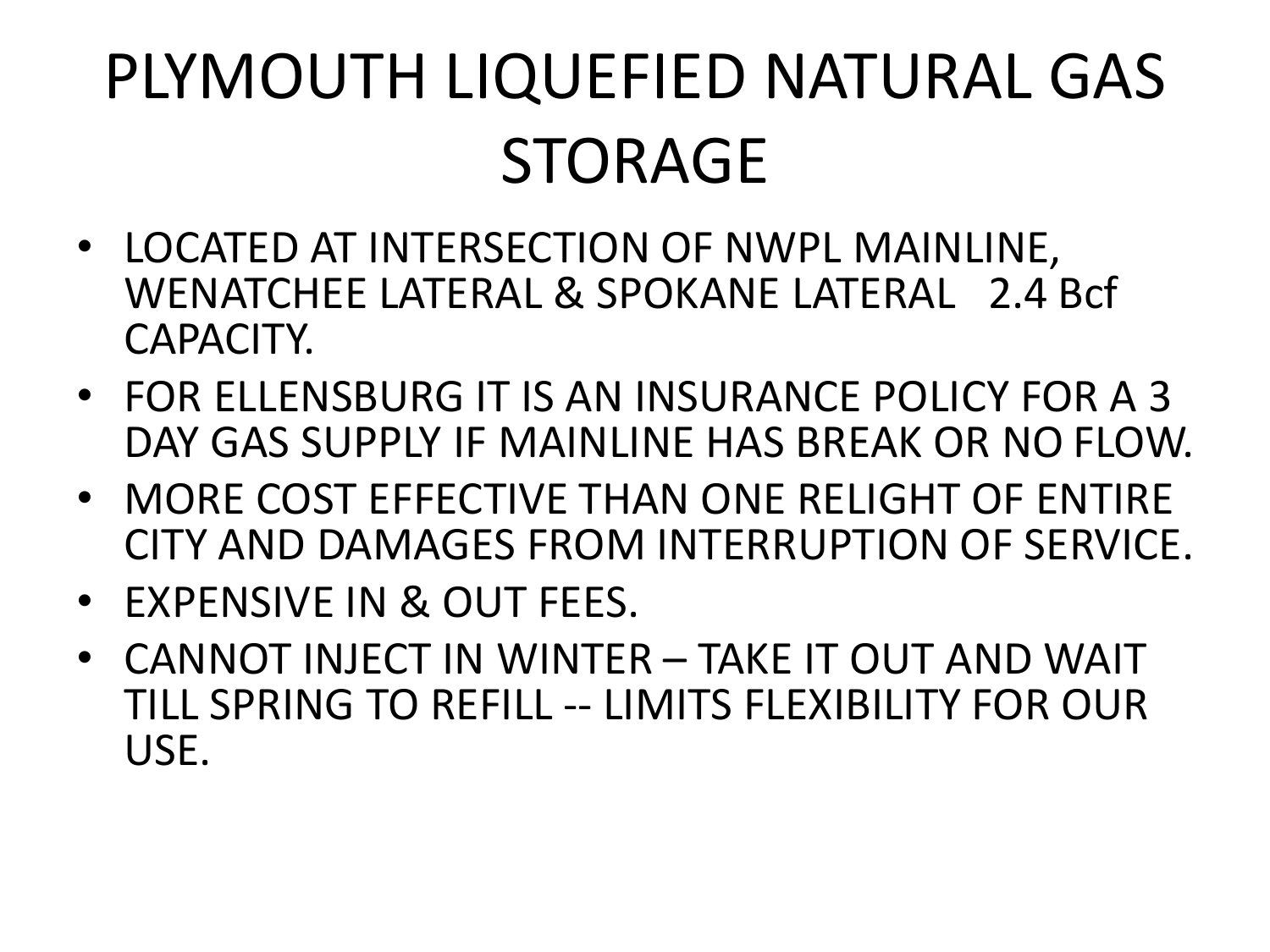## GAS SUPPLY PRODUCTS

There are two main types of physical trading contracts: **baseload and firm, and then the daily spot market**.

- **Baseload** contracts. Neither the buyer nor seller is obligated to deliver or receive the exact volume specified. However, it is agreed that both parties will attempt to deliver or receive the specified volume, on a 'best-efforts' basis. In addition, both parties generally agree not to end the agreement due to market price movements. Both of these understandings are not legal obligations - there is no legal recourse for either party if they believe the other party did not make its best effort to fulfill the agreement - they rely instead on the relationship (both personal and professional) between the buyer and seller.
- **Firm** contracts are different from baseload contracts in that there is legal recourse available to either party, should the other party fail to meet its obligations under the agreement. This means that both parties are legally obligated to either receive or deliver the amount of gas specified in the contract. These contracts are used primarily when both the supply and demand for the specified amount of natural gas are unlikely to change or drop off.
- **The daily spot market** for natural gas is active, and trading can occur 24 hours a day, seven days a week. However, in the natural gas market, the largest volume of trading occurs in the last week of every month. Known as 'bid week', this is when producers are trying to sell their core production and consumers are trying to buy for their core natural gas needs for the upcoming month. The core natural gas supply or demand is not expected to change; producers know they will have that much natural gas over the next month, and consumers know that they will require that much natural gas over the next month. The average prices set during bid week are commonly the prices used in physical contracts.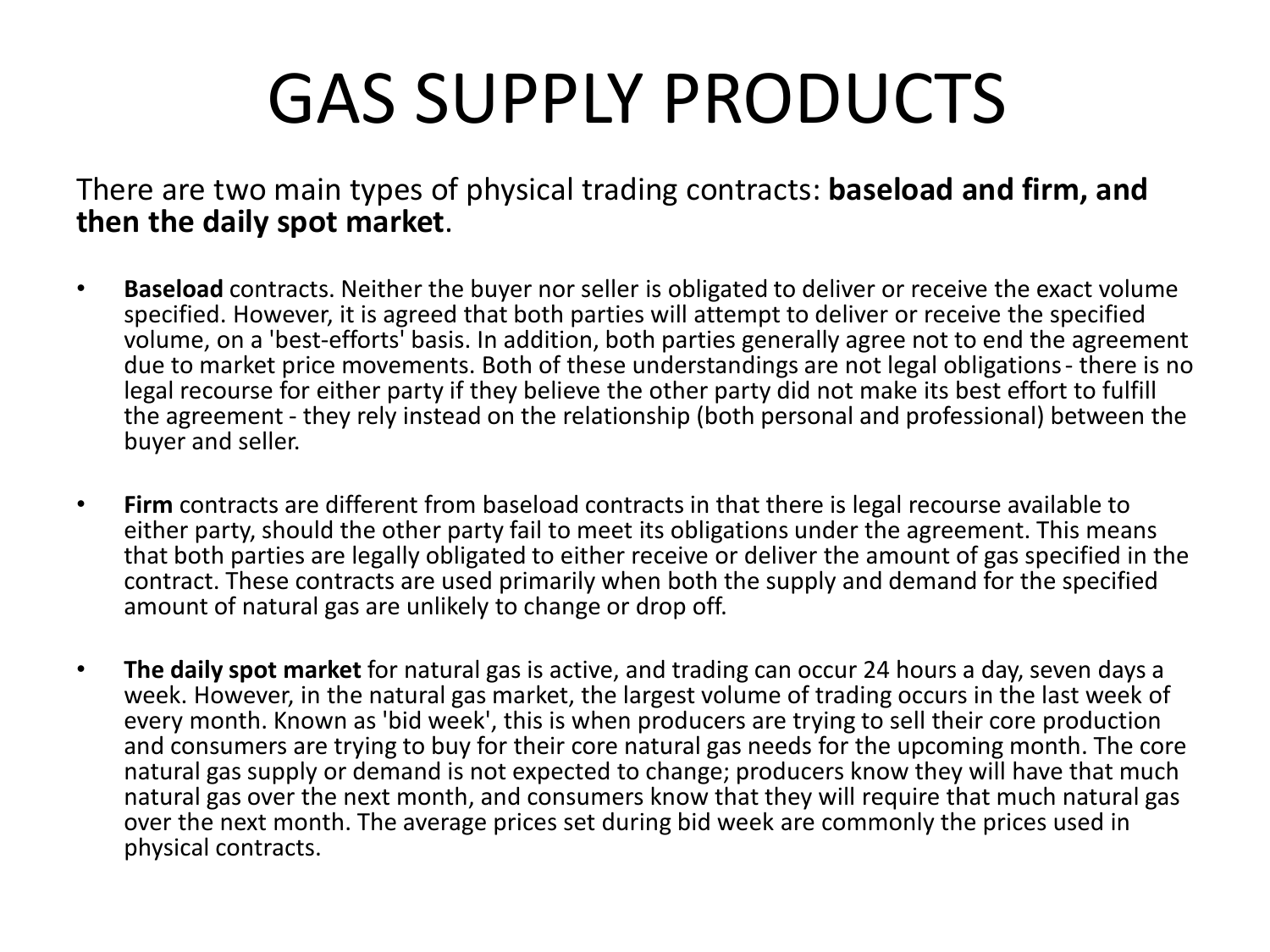# GAS SUPPLY PRODUCTS (cont)

- PHYSICAL GAS SUPPLY PRODUCTS AVAILABLE
	- NOV-MAR WINTER STRIPS
	- 1 YEAR STRIPS (CAN BE COMBINED FOR A MULTI YEAR CONTRACT)
	- DAILY CASH MARKETS (PRICED EACH DAY OF TRADING SUBJECT TO THE MOST VOLATILITY BUT TYPICALLY LOWER THAN FIXED CONTRACT)
	- INDEX GAS (A MONTH AT FIXED INDEX PRICE SET IN 'BID WEEK' BEFORE THE MONTH STARTS)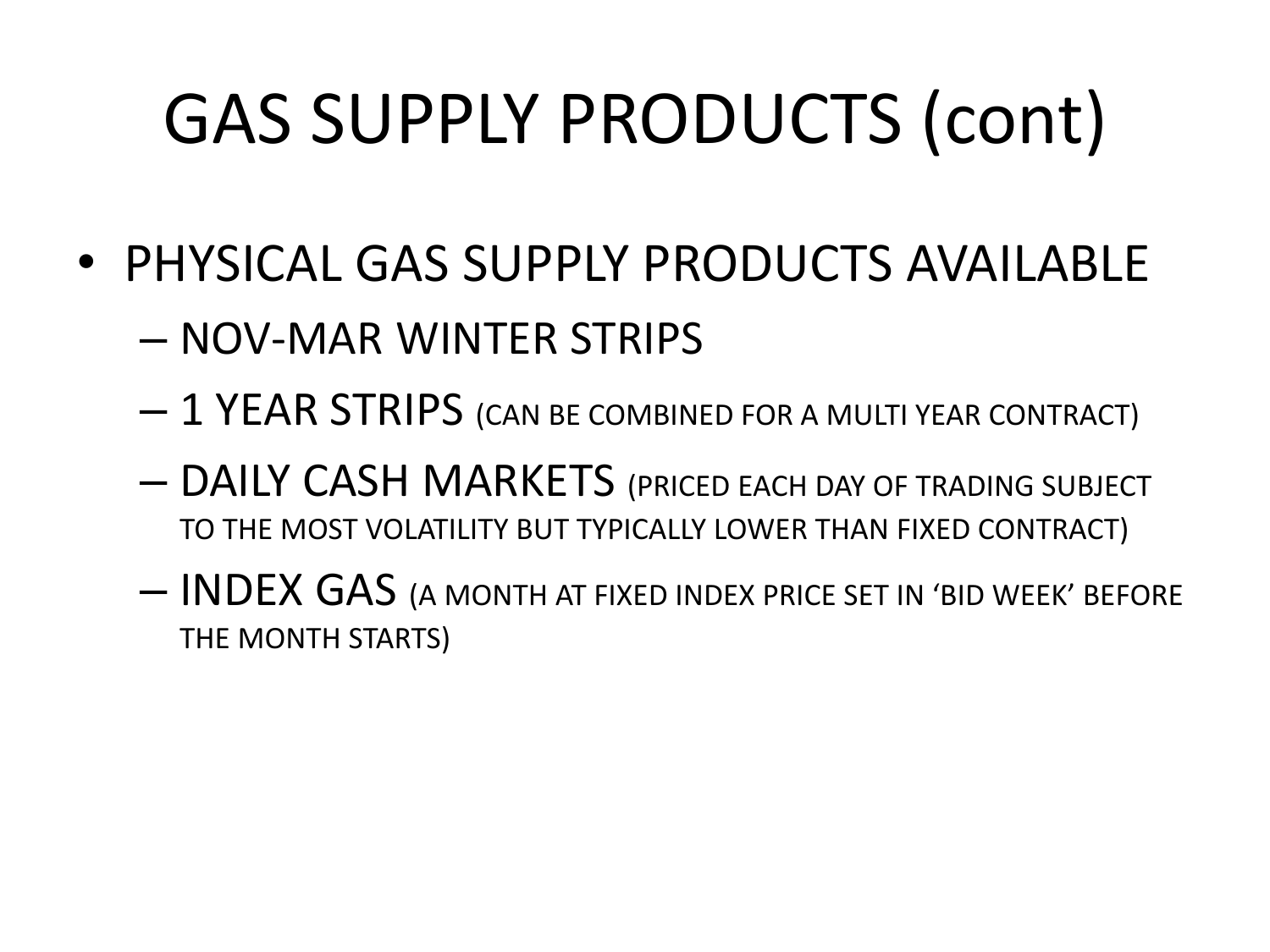#### WINTER STRIPS AND CASH MARKET PRICE HISTORY

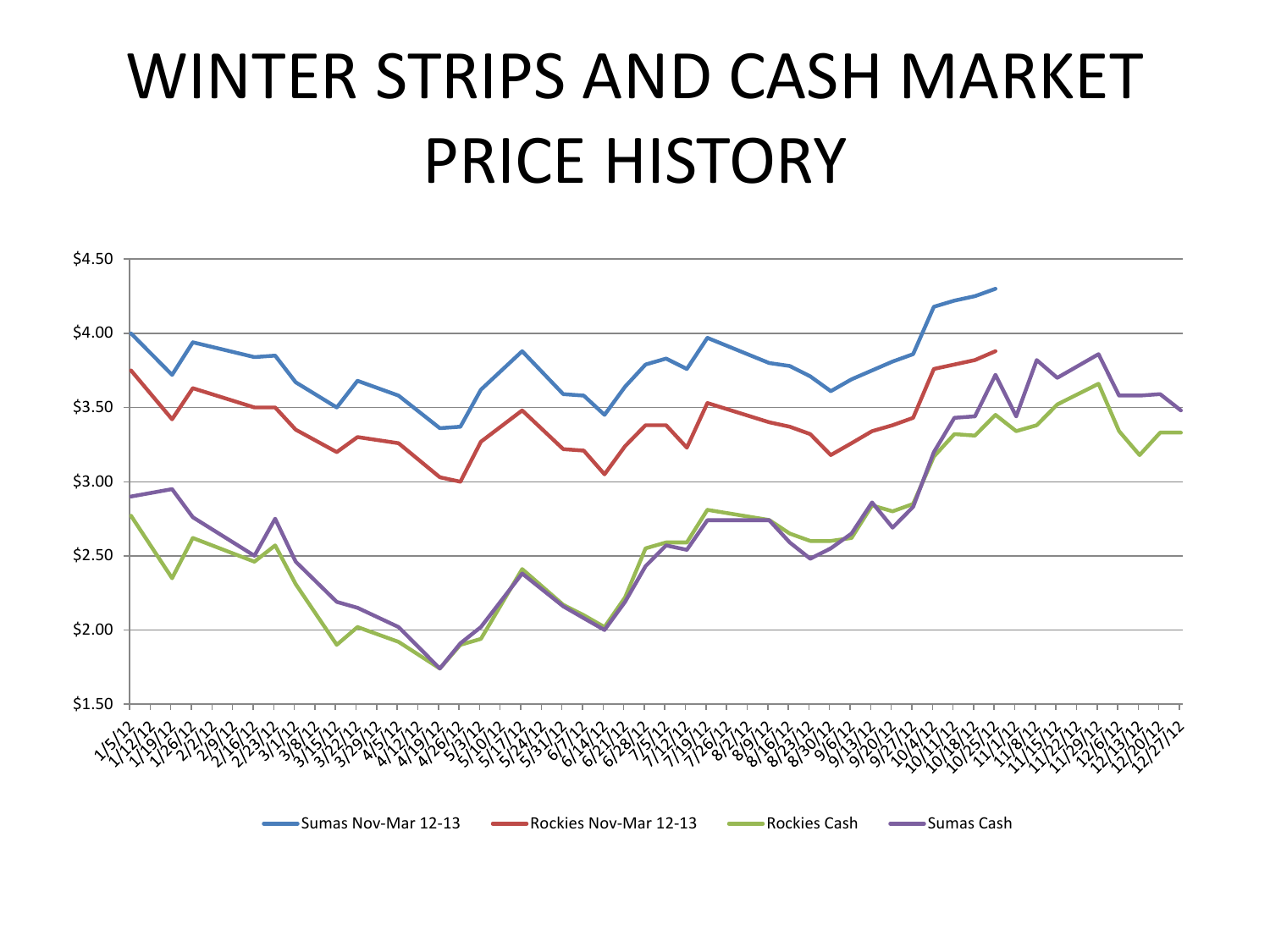#### HOW WE SUPPLY OUR BURN NEEDS

**Sept-April Burns & Historic Supply Shape**

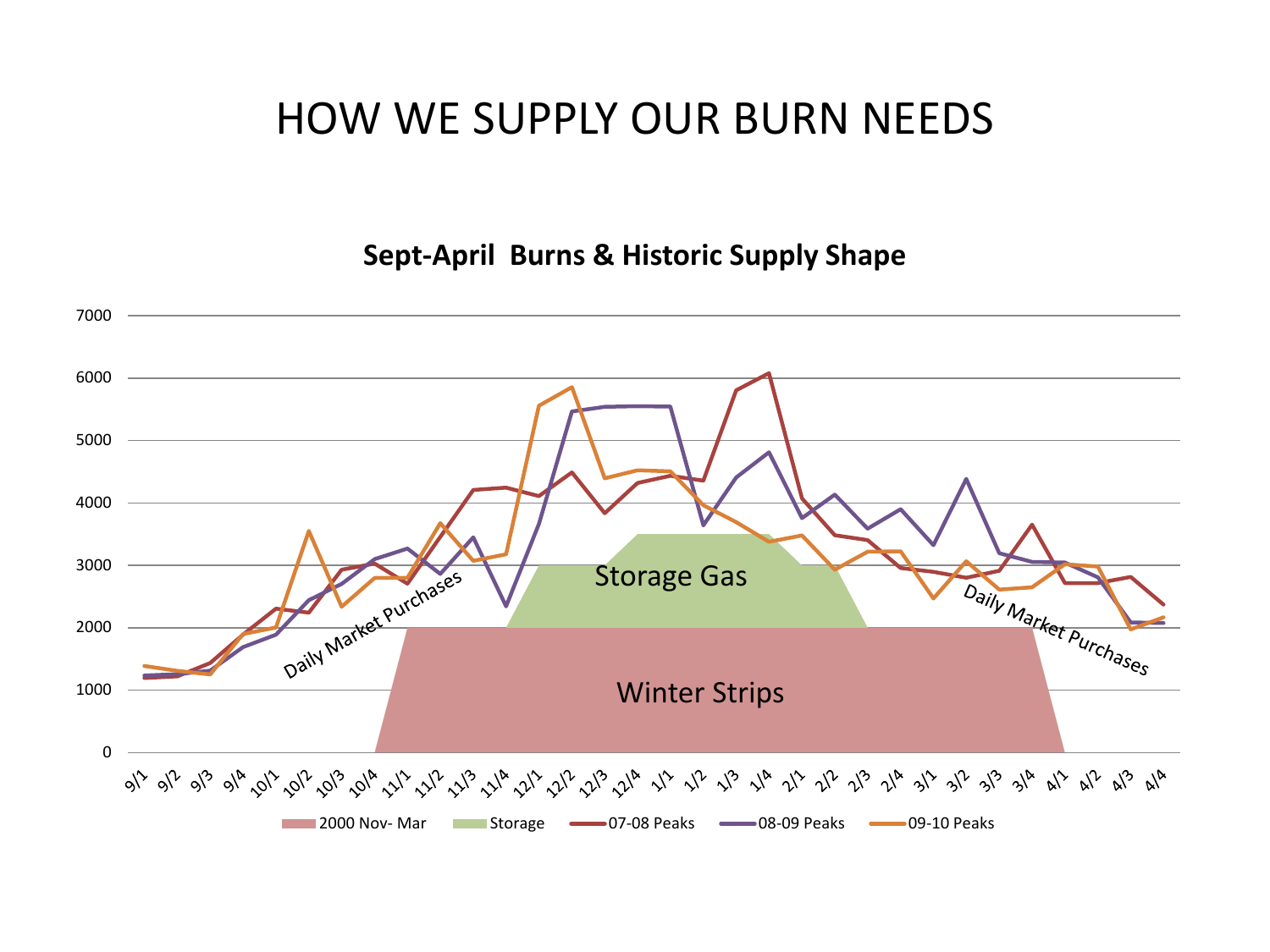## RETAIL GAS RATES

- RETAIL RATES COMPOSED OF 3 COMPONENTS
	- $\triangleright$  BASE RATE is set by City Council and covers most of the expense of distributing the gas and maintaining the distribution system.
	- $\triangleright$  PURCHASED GAS COST ADJUSTMENT is the wholesale cost of gas the prior month at our 'city gate'. This changes each month.
	- MONTHLY CUSTOMER CHARGE set by City Council and covers the balance of expense of distributing the gas and maintaining the distribution system.
	- Some new services prior to January 2008 could have a main extension surcharge of \$.15 or \$.19 per ccf billed.
- A Cost of Service Analysis is used to establish the BASE RATE and MONTHLY CUSTOMER CHARGE and is approved by City Council.